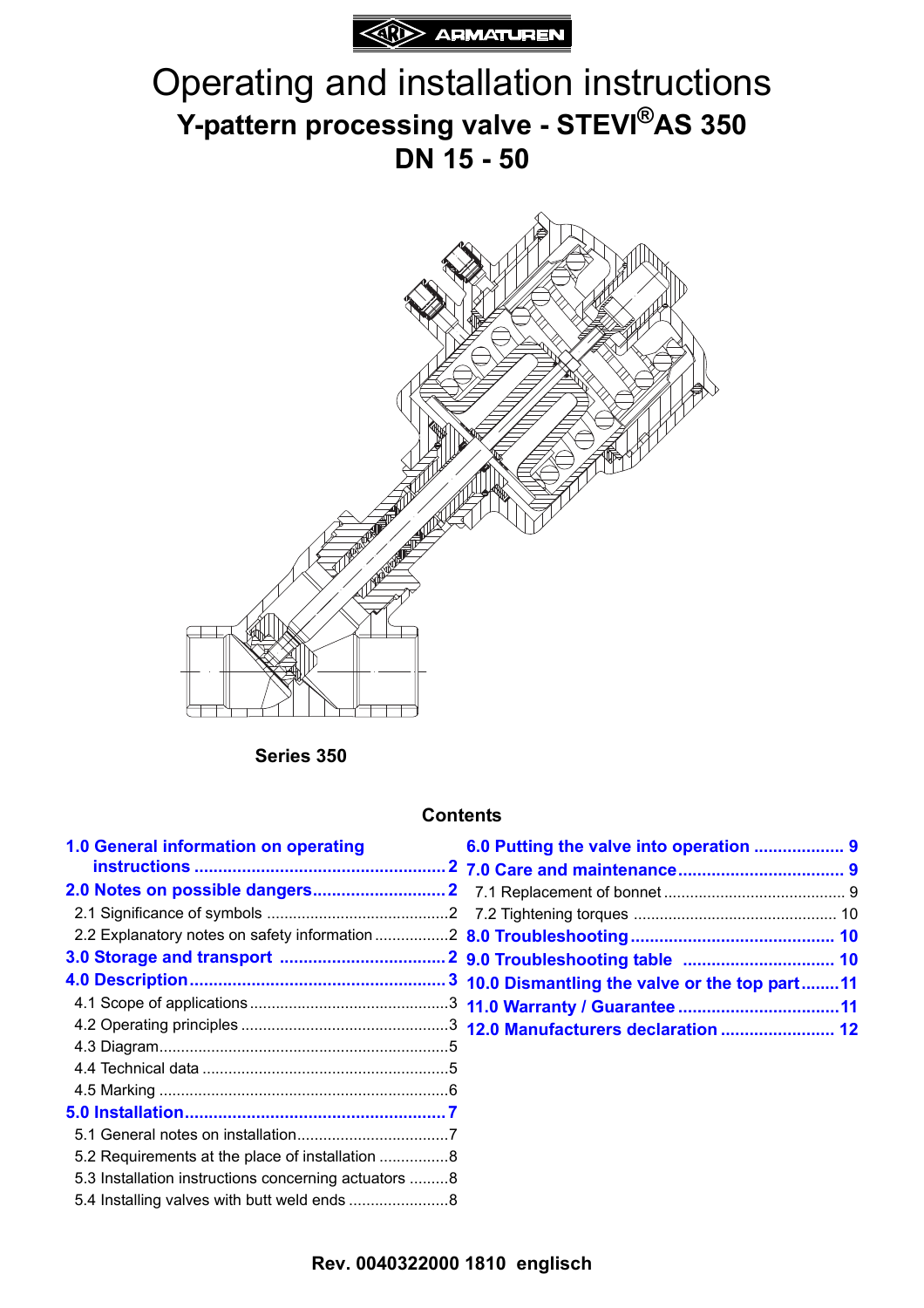# <span id="page-1-0"></span>**1.0 General information on operating instructions**

These operating instructions provide information on mounting and maintaining the fittings. Please contact the supplier or the manufacturer in case of problems which cannot be solved by reference to the operating instructions.

They are binding on the transport, storage, installation, start-up, operation, maintenance and repair.

The notes and warnings must be observed and adhered to.

- Handling and all work must be carried out by expert personnel or all activities must be supervised and checked.

It is the owner's responsibility to define areas of responsibility and competence and to monitor the personnel.

- In addition, current regional safety requirements must be applied and observed when taking the fittings out of service as well as when maintaining and repairing them.

The manufacturer reserves the right to introduce technical modifications at any time.

These operating instructions comply with the requirements of EU Directives.

## <span id="page-1-1"></span>**2.0 Notes on possible dangers**

### <span id="page-1-2"></span>**2.1 Significance of symbols**



. . . Warning of general danger.

### <span id="page-1-3"></span>**2.2 Explanatory notes on safety information**

In these operating and installation instructions dangers, risks and items of safety information are highlighted to attract special attention.

Information marked with the above symbol and "*ATTENTION !* " describe practices, a failure to comply with which can result in serious injury or danger of death for users or third parties or in material damage to the system or the environment. It is vital to comply with these practices and to monitor compliance.

All other information not specifically emphasised such as transport, installation, operating and maintenance instructions as well as technical data (in the operating instructions, product documentation and on the device itself) must also be complied with to the fullest extent in order to avoid faults which in turn can cause serious injury to persons or damage to property.

# <span id="page-1-4"></span>**3.0 Storage and transport**



### *ATTENTION !*

- *Protect against external force (like impact, vibration, etc.).*
- *Valve mountings such as actuators, handwheels, hoods must not be used to take external forces, e.g. they are not designed for use as climbing aids, or as connecting points for lifting gear.*
- *Suitable materials handling and lifting equipment should be used. See catalog sheet for weights.*

- At -20  $^{\circ}$ C to +65  $^{\circ}$ C.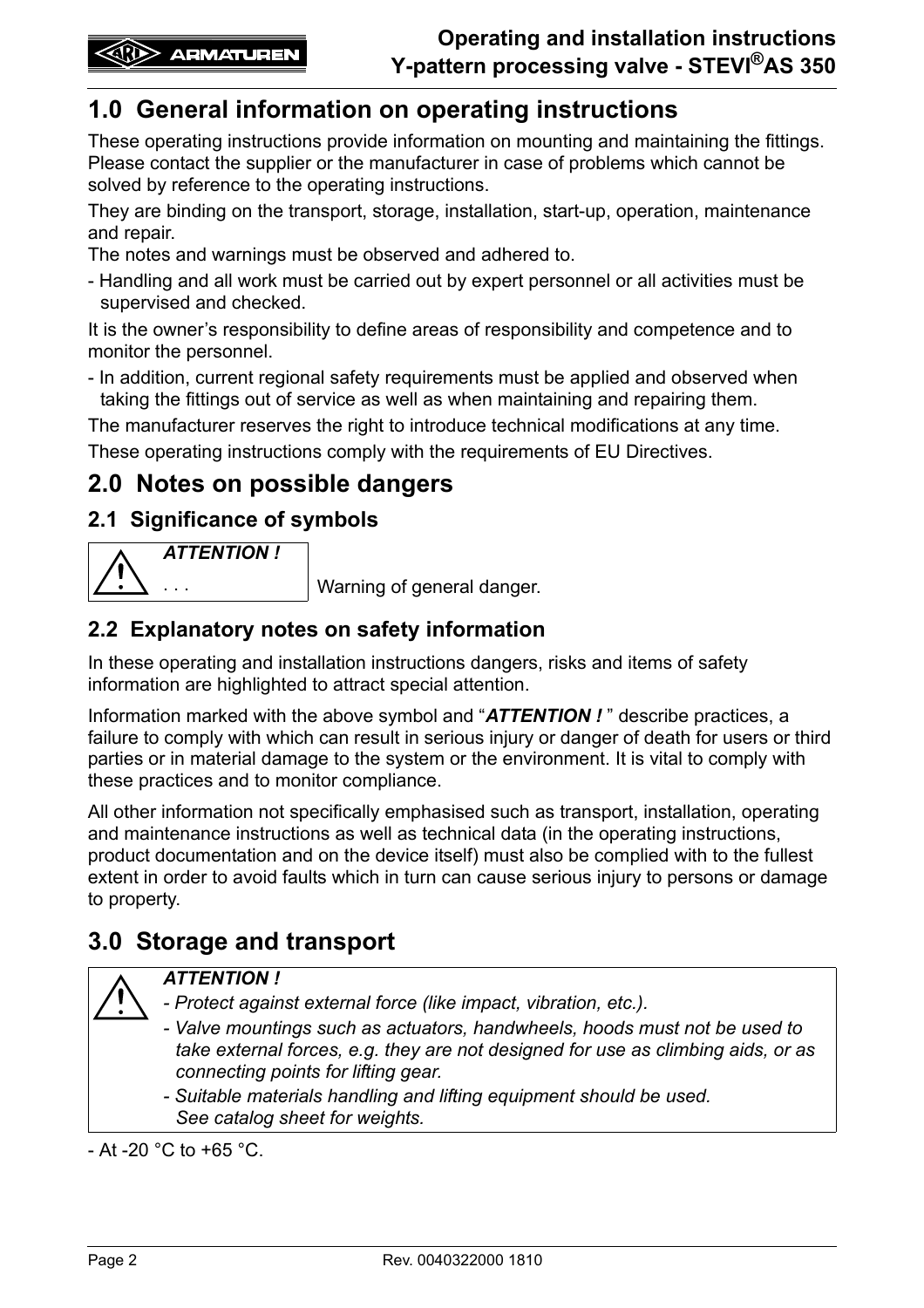# <span id="page-2-0"></span>**4.0 Description**

### <span id="page-2-1"></span>**4.1 Scope of applications**

Valves are used for "interrupting the flow of liquids, gases and vapours in chemical, processing, and other plants".



#### *ATTENTION !*

*- Refer to the data sheet for applications, limits on use and possibilities.*

*- Certain media require or preclude the use of special materials.* 

*- The valves are designed for standard operating conditions. If conditions exceed these requirements, e.g. aggressive or abrasive media, the operator should state the higher requirements when ordering.*

The information complies to the Pressure Equipment Directive 97/23/EC. It is the responsibility of the machine planner to ensure compliance. The special markings on the valve must be taken into account.

Refer to the catalogue sheet to see which materials are used in standard versions.

Please contact the supplier or the manufacturer if you have any questions.

#### <span id="page-2-2"></span>**4.2 Operating principles**

A Y-pattern seat in the body will be closed by a plug, depending on the flow direction with or against the media. The plug is connected with the piston via stem. The stem is sealed within the guidance area between the valve body and control cylinder. The valve is actuated with a piston via control pressure (air).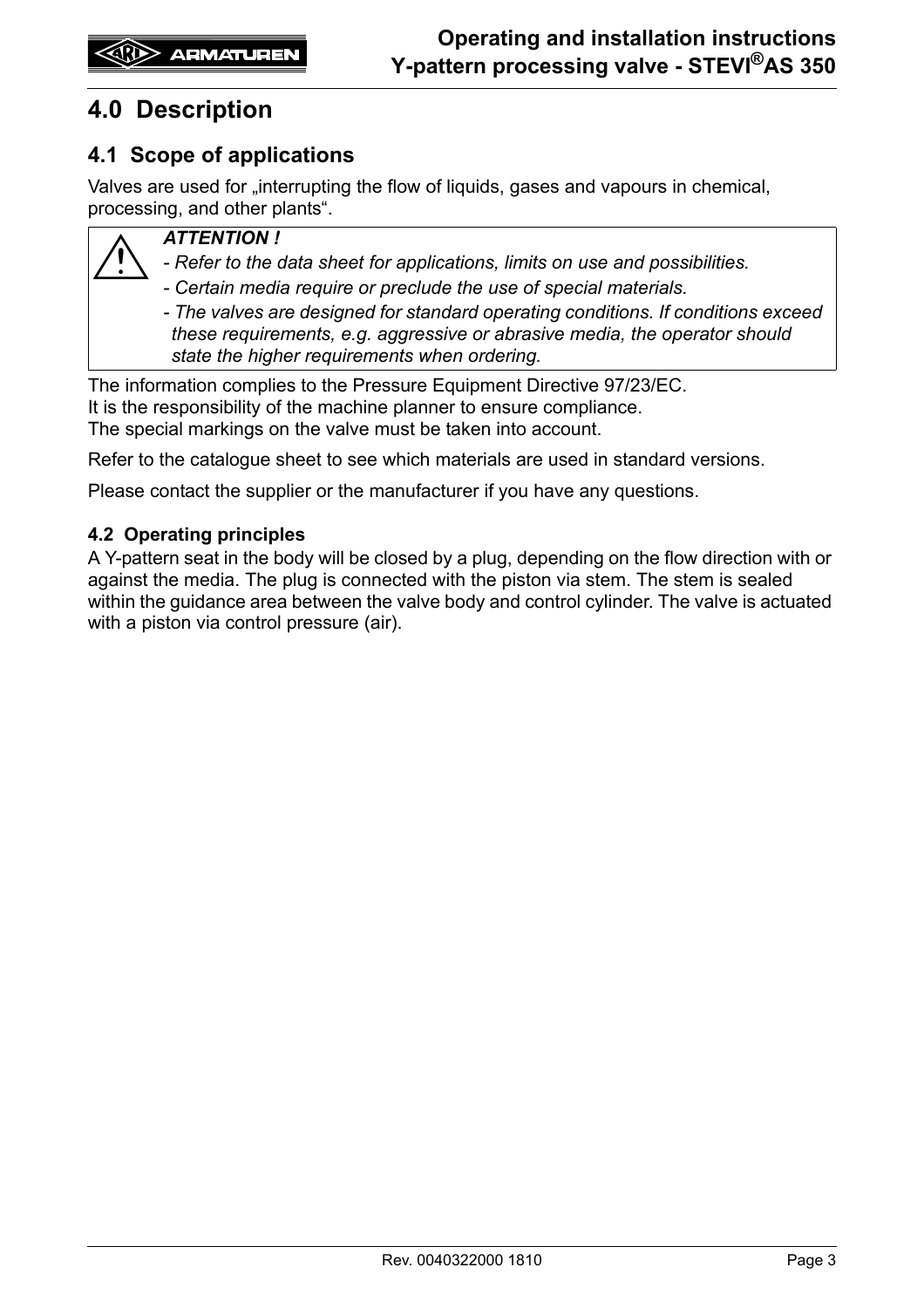#### **Depending on application different types are possible:**

- **1. Spring closes on air failure (NC)**
- **2. Spring opens on air failure (NO)**





#### Fig. 1:

When applying pressure, the air supply pressure moves the piston against the spring, lifts the plug from the seat and the valve opens.

Fig. 2:

In the rest position, the valve is held by a spring below the piston in the open position. The valve closes by introducing the air supply pressure.

#### **3. Double acting (DA)**



Fig. 3:

There is no sping installed in the actuator. The valve opens and closes only by air supply pressure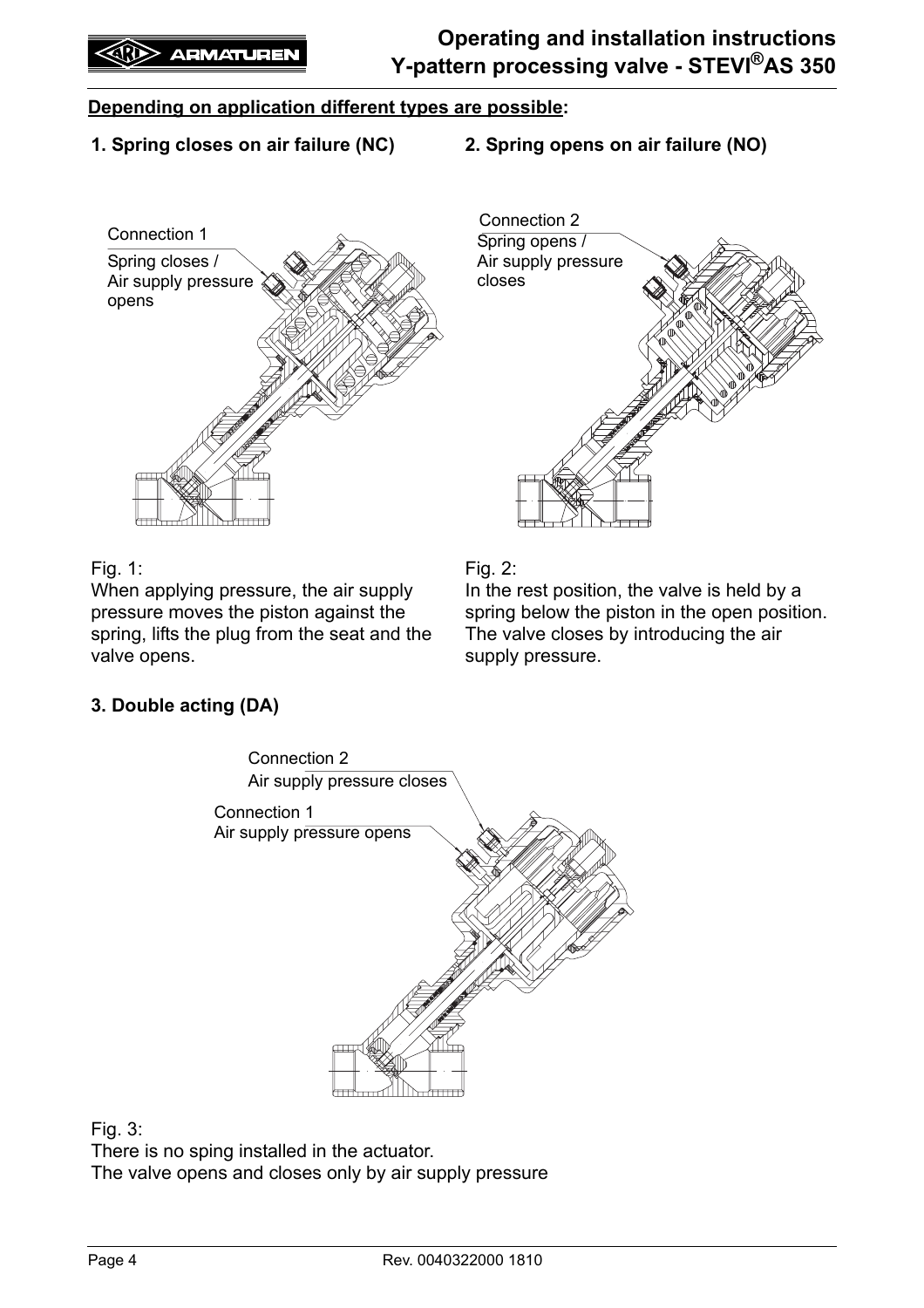### <span id="page-4-0"></span>**4.3 Diagram**





Fig. 4: Series 350 with screwed sockets Fig. 5: Series 350 with butt weld ends



Fig. 6: Series 350 with flanges

### <span id="page-4-1"></span>**4.4 Technical data**

for

- **Principal dimensions**
- **Pressure-temperature-ratings, etc.** refer to data sheet.

| Ambient temperature for the actuator: | $-10^{\circ}$ C up to 60 $^{\circ}$ C |
|---------------------------------------|---------------------------------------|
| Permissible control media:            | neutral gases, air                    |
| Max. air supply pressure:             | 10 bar                                |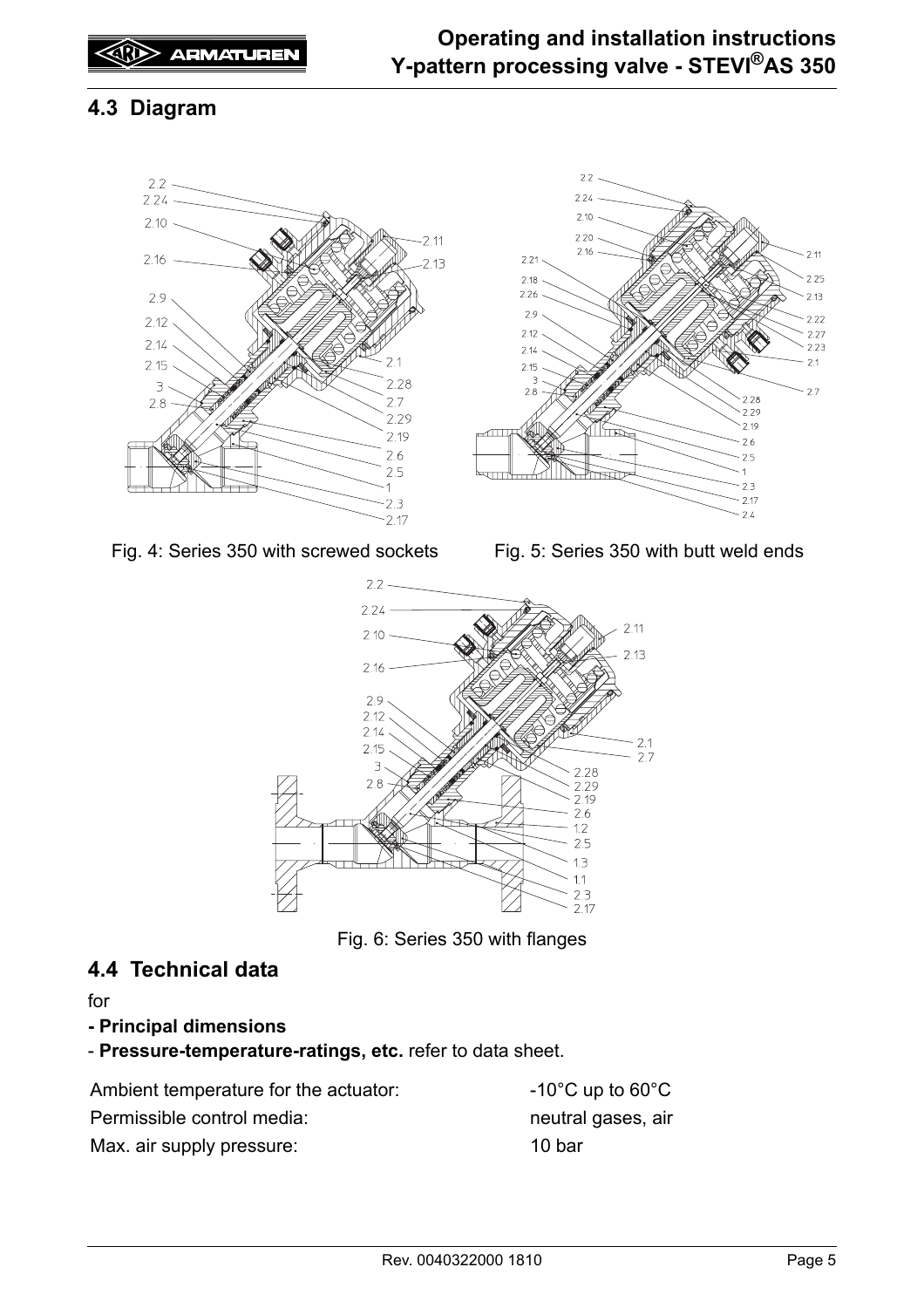#### **Air supply pressure**

(Function: **Spring closes on air failure (NC)**, on flow-to-open)

| <b>DN</b>                |                     | 15                      |    | <b>20</b> |    |      | 25           |      |       |      | 32              |                         |              | 40   |              |    | 50 |     |   |                 |   |
|--------------------------|---------------------|-------------------------|----|-----------|----|------|--------------|------|-------|------|-----------------|-------------------------|--------------|------|--------------|----|----|-----|---|-----------------|---|
| <b>Actuator</b>          |                     | <b>ATG50</b>            |    | ATG50     |    |      | <b>ATG50</b> |      | ATG80 |      | <b>ATG80</b>    |                         | <b>ATG80</b> |      | <b>ATG80</b> |    |    |     |   |                 |   |
| Operating pressure max.  | (bar)               | 6                       | 10 | 16        | 6  | 10   | 16           | 6    | 10    | 6    | 10 <sup>°</sup> | 16                      | 6            | 10   | 16           | 6  | 10 | 16  | 6 | 10 <sup>1</sup> | 4 |
| Kvs-value                | (m <sup>3</sup> /h) | 6,2                     |    | 9,6       |    | 19,7 |              | 20,7 |       | 24,8 |                 | 36,1                    |              | 54,3 |              |    |    |     |   |                 |   |
| <b>Travel</b>            | (mm)                |                         | 15 |           | 15 |      | 15           |      | 20    |      | 20              |                         | 20           |      |              | 20 |    |     |   |                 |   |
| Air supply pressure min. | (bar)               | 2,9 4,5 6,8 2,9 4,5 6,8 |    |           |    |      |              | 5,7  | 8,8   |      | 3,1             | 4,8 2,8 4,3 7,4 4,3 7,4 |              |      |              |    |    | 8,8 |   | 8,8             | 5 |

#### **Air supply pressure diagram**

(Function: **Spring opens on air failure (NO)**, on flow-to-open)



### <span id="page-5-0"></span>**4.5 Marking**



#### Fig. 9

Address of manufacturer: refer to item [11.0 Warranty / Guarantee](#page-10-1)

According to the Pressure Equipment Directive article 3, paragraph 3 (sound engineering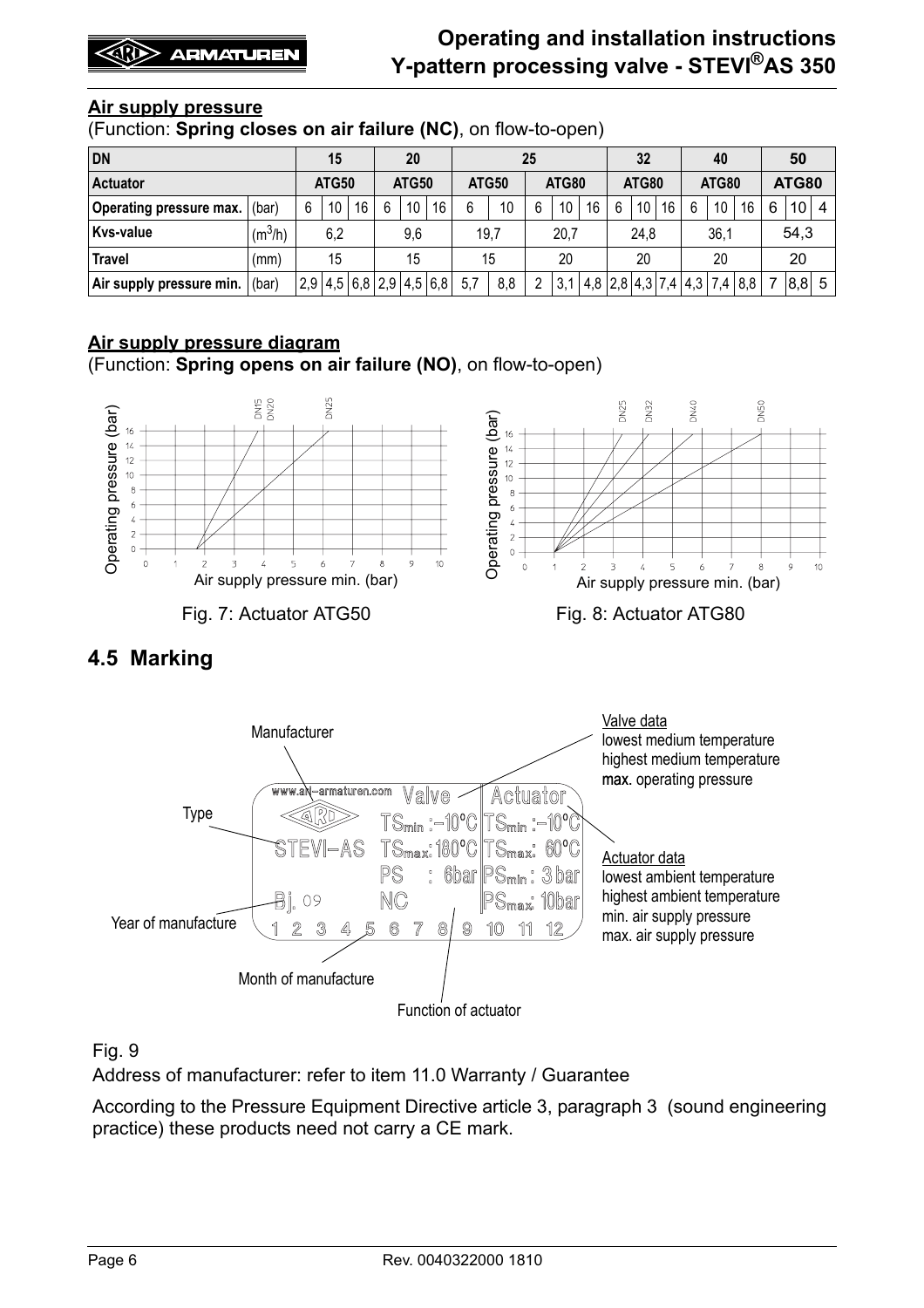# <span id="page-6-0"></span>**5.0 Installation**

### <span id="page-6-1"></span>**5.1 General notes on installation**

The following items should be taken into account besides the general principles governing installation work:



#### *ATTENTION !*

- *Remove flange covers if present.*
- *Remove covers from air supply connection if present.*
- *The interior of valve and pipeline must be free from foreign particles.*
- *Note installation position with reference to flow, see mark on valve.*
- *Steam line systems should be designed to prevent water accumulation.*
- *Lay pipelines so that damaging transverse, bending and torsional forces are avoided.*
- *Protect valves from dirt during construction work.*
- *Connection flanges must mate exactly.*
- *Connecting bolts for pipe flanges should be mounted preferably from the counter flange side (hexagon nuts from the valve side). At DN15-32: If valves should be mounted directly to valves, the upper flange connecting bolts should be preferably executed with studs and hexagon nuts on both sides.*
- *Valve mountings such as actuators, handwheels, hoods must not be used to take external forces, e.g. they are not designed for use as climbing aids, or as connecting points for lifting gear.*
- *Suitable materials handling and lifting equipment should be used. Refer to data sheet for weights.*
- *Centre gaskets between the flanges.*
- *Strainers or filters should be installed before the valves.*
- Planners / construction companies or operators are responsible for positioning and installing products.
- The valves are designed for application, not influenced from weather.
- For application outside or in adverse environments like corrosion-promoting conditions (sea water, chemical vapours, etc.), special constructions or protective measures are recommended.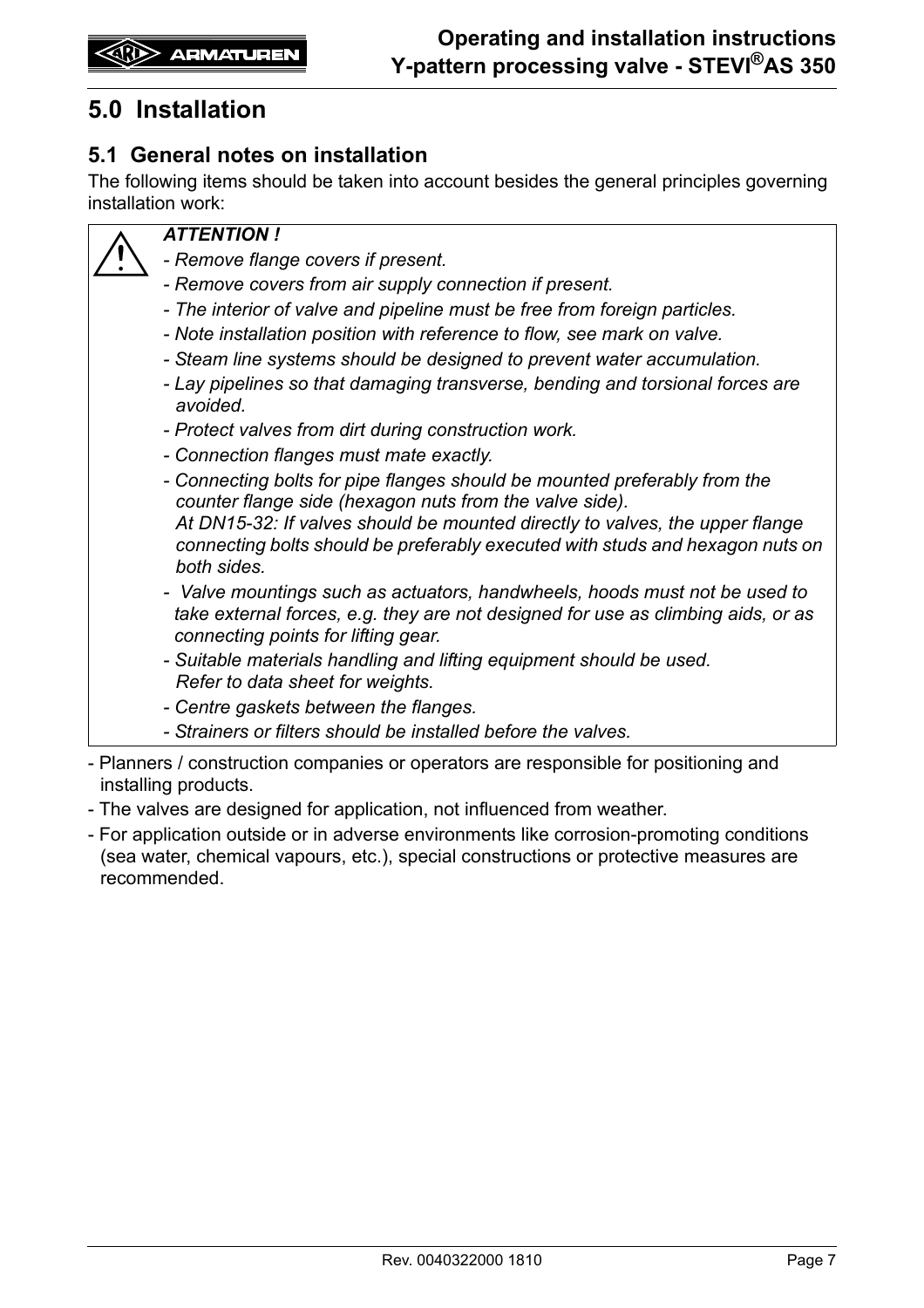### <span id="page-7-0"></span>**5.2 Requirements at the place of installation**

The place of installation should be easily accessible and provide ample space for maintenance and removing the actuator. The valve should preferably installed vertically with the actuator at the top.



Fig. 10: Pipeline vertically Fig. 11: Pipeline horizontally

To protect the actuators from excessive heat, the pipes have to be insulated.

### <span id="page-7-1"></span>**5.3 Installation instructions concerning actuators**

Normally, stop valves are supplied complete with actuator fitted.

It is not permitted to mantle / dismantle actuators with valves operating and service conditions (temperature and pressure). At retrofitting or maintenance, the mounting of the bonnet has to be done acc. to item "[7.1 Replacement of bonnet"](#page-8-2).

During assembly work, the plug is not be turned on its seating at air supply pressure.

### <span id="page-7-2"></span>**5.4 Installing valves with butt weld ends**

Please note that only qualified persons using appropriate equipment and working in accordance with technical rules are allowed to install fittings by welding. The responsibility for this lies with the system owner.

Refer to the data sheet for information about the shape of the butt weld ends.

#### *ATTENTION !*

*Before welding, the bonnet has to be dismantled in order to avoid damage to the plug sealing.*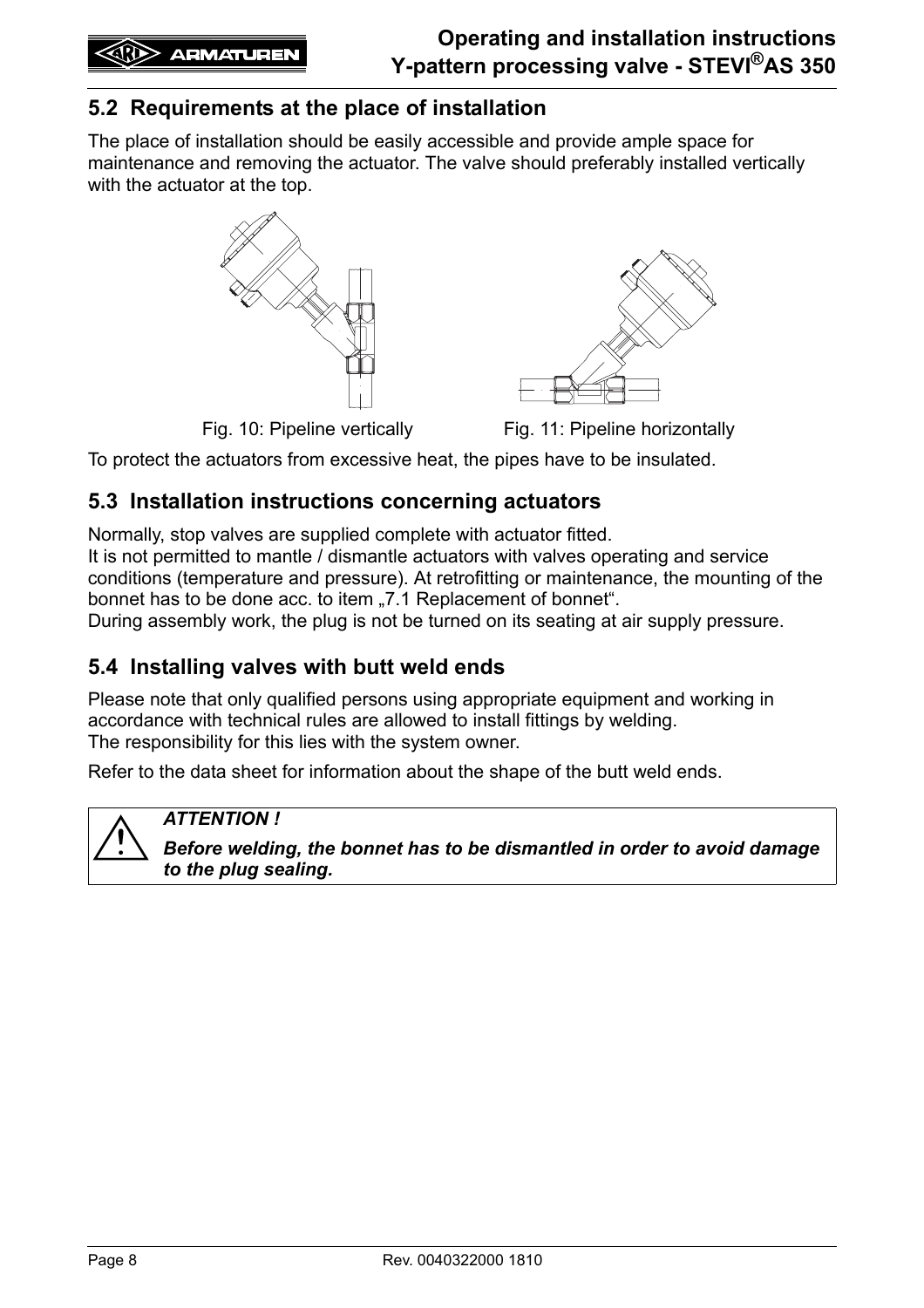# <span id="page-8-0"></span>**6.0 Putting the valve into operation**

#### *ATTENTION !*

- *Before putting the valve into operation, check material, pressure, temperature and direction of flow.*
- *Regional safety instructions must be adhered to.*
- *Residues in piping and valves (dirt, weld beads, etc.) inevitably lead to leakage.*
- *Touching the valve when it is operating at high (> 50 °C) or low (< 0 °C) media temperatures can cause injury.*

*Affix warning notice or protective insulation as appropriate!*

*Before putting a new plant into operation or restarting a plant after repairs or modification, always make sure that:*

- *All works has been completed!*
- *The valve is in the correct position for its function.*
- *Safety devices have been attached.*
- *Control lines are mounted relaxed and without kinkings.*

## <span id="page-8-1"></span>**7.0 Care and maintenance**

Maintenance and maintenance intervals have to be defined by the operator according to the service conditions.

### <span id="page-8-2"></span>**7.1 Replacement of bonnet**

At leakages at the stem or in the plug tightness or resp. on failures of the actuator, the bonnet must be changed.



*ATTENTION ! Refer to item [10.0](#page-10-0) and [11.0](#page-10-1) before dismantling the valve.*

Fig. 12

- Relieve valve seat before removing and installing

Function:

 Spring closes on air failure (NC) --> switch actuator (switch on air supply pressure); Spring opens on air failure (NO) --> switch off air supply pressure; Double acting (DA) --> switch off air supply pressure

- Unscrew bonnet (pos. 2) from the body (pos. 1) (at the hood above the body)
- Remove the gasket (Pos. 3) between body (Pos. 1) and bonnet (Pos. 2) from the body (Pos. 1).
- Replace gasket (Pos. 3) and screw new bonnet (Pos. 2) into the body (Pos. 1). (For tightening torques refer to item [7.2\)](#page-9-0).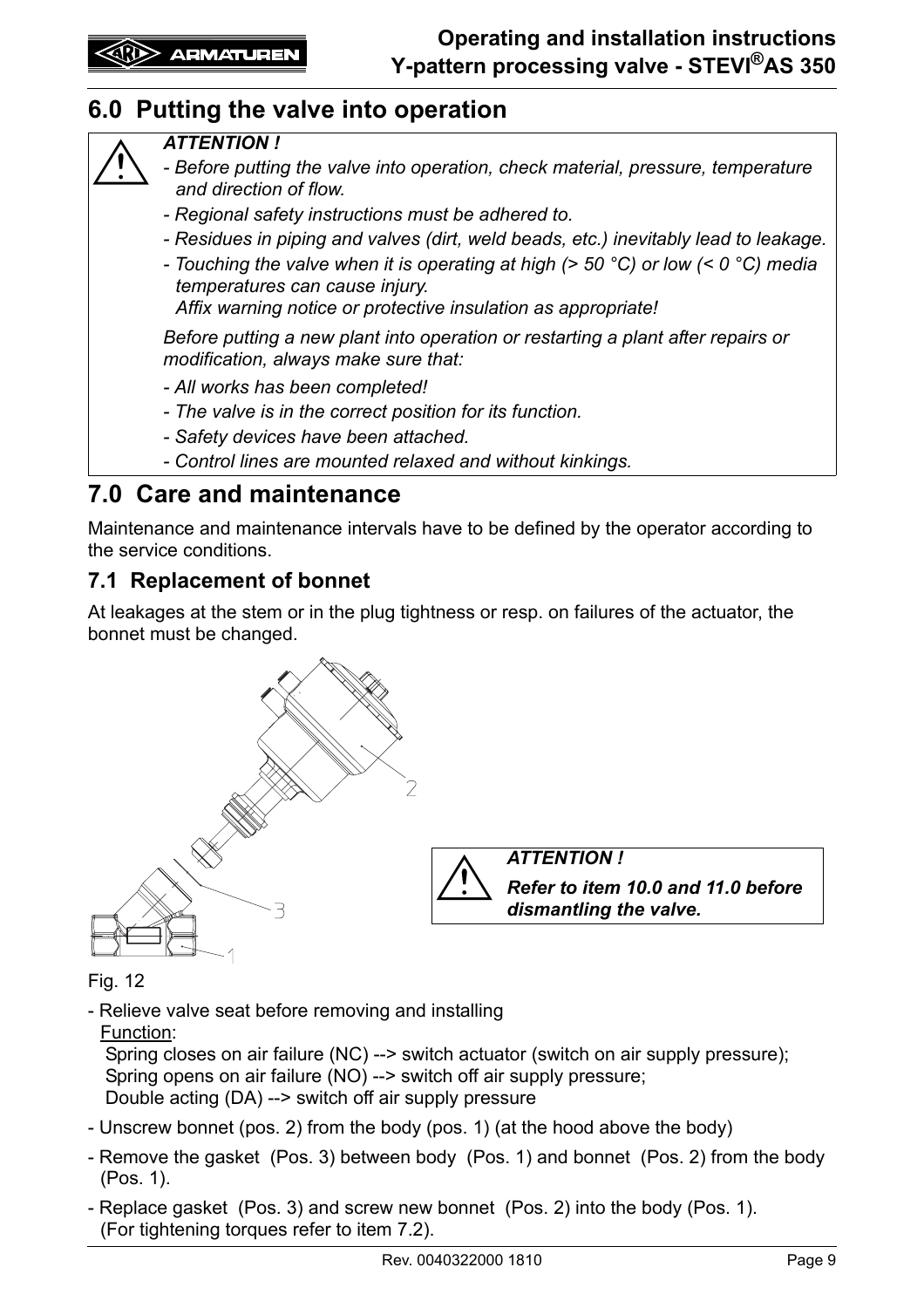**EXID** ARMATUREN

#### <span id="page-9-0"></span>**7.2 Tightening torques**

| <b>DN 15</b> | =   | 50 Nm  |
|--------------|-----|--------|
| <b>DN 20</b> | $=$ | 50 Nm  |
| <b>DN 25</b> | $=$ | 60 Nm  |
| <b>DN 32</b> | $=$ | 70 Nm  |
| <b>DN 40</b> | =   | 80 Nm  |
| <b>DN 50</b> | =   | 100 Nm |

# <span id="page-9-1"></span>**8.0 Troubleshooting**

In the event of malfunction or faulty operating performance check that the installation and adjustment work has been carried out and completed in accordance with these Operating Instructions.



*ATTENTION !*

*- It is essential that the safety regulations are observed when identifying faults.*

If malfunctions cannot be eliminate with the help of the following table "**9.0 Troubleshooting table**", the supplier or manufacturer should be consulted.

# <span id="page-9-2"></span>**9.0 Troubleshooting table**

*ATTENTION !* 

*- read item [10.0](#page-10-0) and [11.0](#page-10-1) prior to dismantling and repair work! - read item [6.0](#page-8-0) before restarting the plant !*

| <b>Fault</b>                              | <b>Possible cause</b>                                                          | <b>Corrective measures</b>                    |
|-------------------------------------------|--------------------------------------------------------------------------------|-----------------------------------------------|
| No flow                                   | Valve closed.                                                                  | Open valve (using actuator).                  |
|                                           | Flange covers not removed.                                                     | Remove flange covers.                         |
| Little flow                               | Valve not sufficiently open.                                                   | Open valve (using actuator).                  |
|                                           | Dirt sieve clogged.                                                            | Clean / replace sieve.                        |
|                                           | Piping system clogged.                                                         | Check piping system.                          |
| Valve stem moves in jerks.                | PTFE V-ring unit damaged or worn                                               | Replace bonnet (pos. 2);<br>refer to item 7.1 |
| Leakage too high when<br>valve is closed. | Sealing surfaces of plug eroded or<br>worn.                                    | Replace bonnet (pos. 2);<br>refer to item 7.1 |
|                                           | Sealing edge of seating damages or<br>worn.                                    | Replace valve                                 |
|                                           | Seating and/or plug dirty.                                                     | Clean internals of valve;                     |
|                                           | Pneumatic actuator not completely<br>vented; spring force not fully effective. | Vent actuator air chamber completely.         |
|                                           | Actuator not powerful enough.                                                  | Install more powerful actuator.               |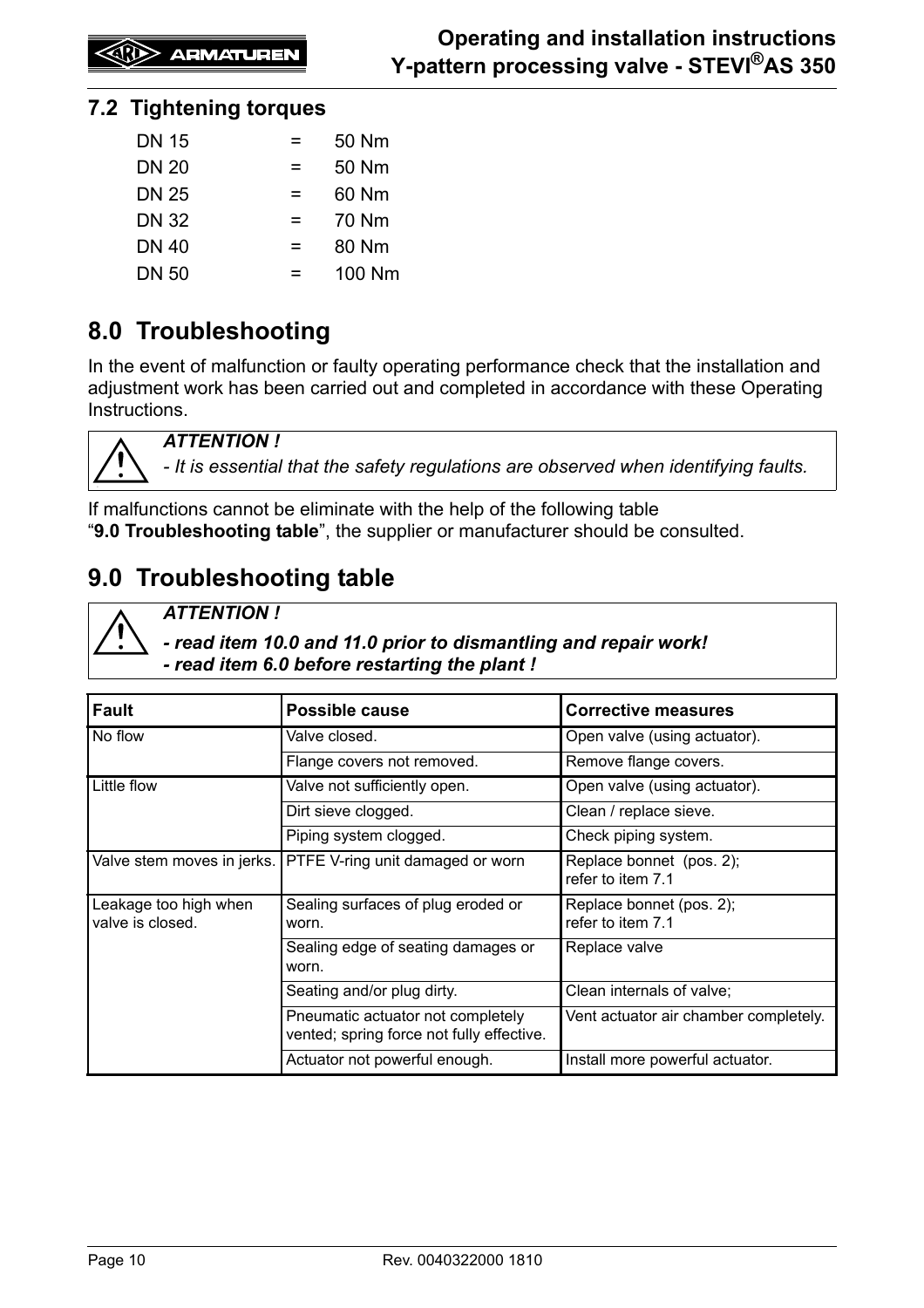## <span id="page-10-0"></span>**10.0 Dismantling the valve or the top part**

#### *ATTENTION !*

*The following points must be observed:*

- *Pressureless pipe system and controle line system.*
- *Medium must be cool.*
- *Plant must be drained.*
- *Purge piping systems in case of caustic or aggressive media.*

# <span id="page-10-1"></span>**11.0 Warranty / Guarantee**

The extent and period of warranty cover are specified in the "Standard Terms and Conditions of Albert Richter GmbH & Co. KG" valid at the time of delivery or, by way of departure, in the contract of sale itself.

We guarantee freedom of faults in compliance with state-of-the-art technology and the confirmed application.

No warranty claims can be made for any damage caused as the result of incorrect handling or disregard of operating and installation instructions, datasheets and relavant regulations.

This warranty also does not cover any damage which occurs during operation under conditions deviating from those laid down by specifications or other agreements.

Justified complaints will be eliminated by repair carried out by us or by a specialist appointed by us.

No claims will be accepted beyond the scope of this warranty. The right to replacement delivery is excluded.

The warranty shall not cover maintenance work, installation of external parts, design modifications or natural wear.

Any damage incurred during transport should not be reported to us but *rather* to the competent cargo-handling depot, the railway company or carrier company immediately or else claims for replacements from these companies will be invalidated.



#### **Technology for the Future. GERMAN QUALITY VALVES**

ARI-Armaturen Albert Richter GmbH & Co. KG, D-33756 Schloß Holte-Stukenbrock Telephone (+49 5207) 994-0 Telefax (+49 5207) 994-158 or 159 Internet: http://www.ari-armaturen.com E-mail: info.vertrieb@ari-armaturen.com